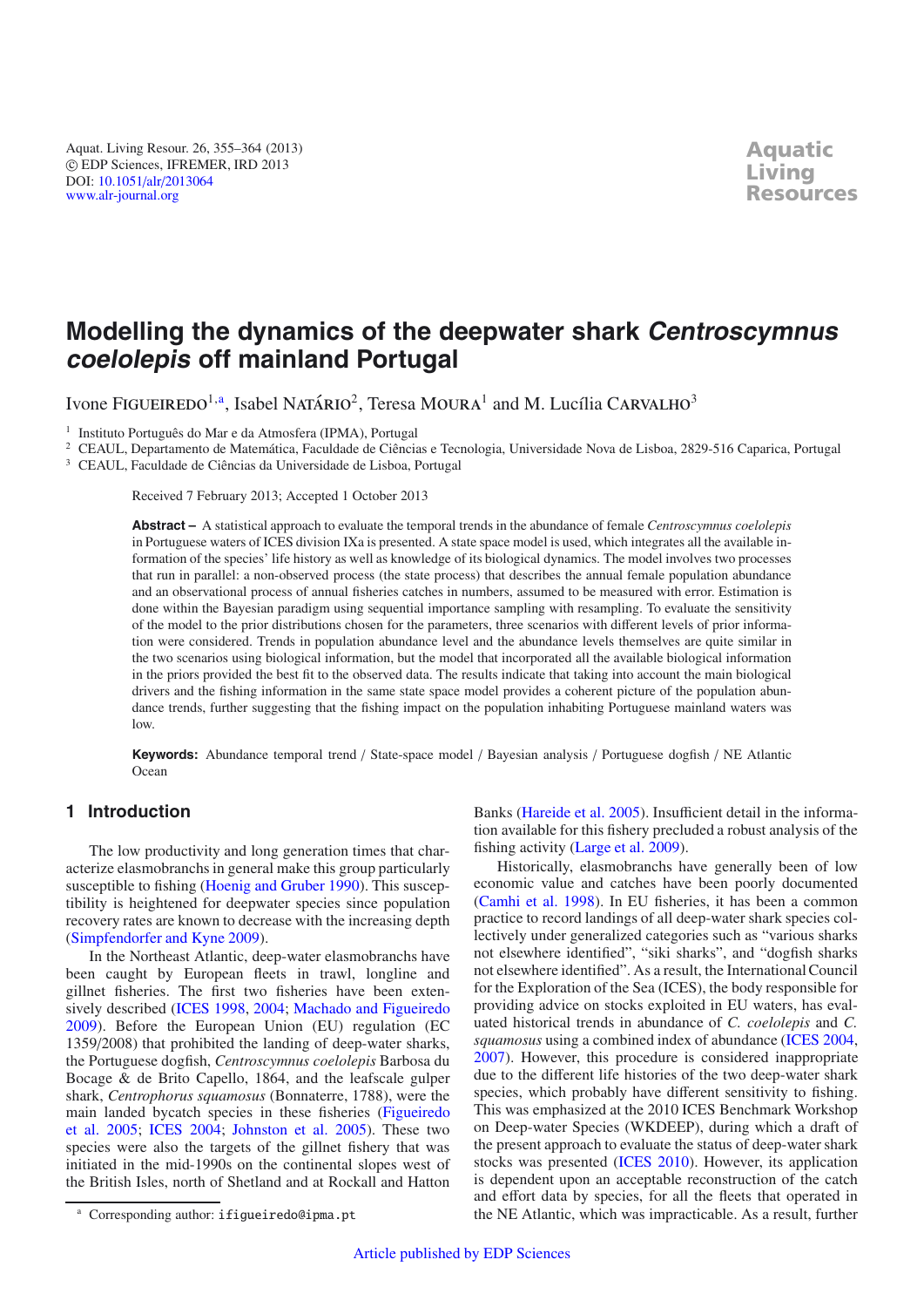information, particularly greater resolution in the data, was required to clarify the proportion estimates, since without detailed fishery data it would not be possible to get robust time series of catch by species [\(ICES 2011](#page-9-9)).

*C. coelolepis* is a deep-water shark with a worldwide distribution, occurring in the western regions of the Indian and Pacific Oceans and in the Atlantic Ocean, where it is frequent from Iceland to Senegal and in Namibia and South Africa [\(Compagno et al. 2005\)](#page-8-3). The stock structure of *C. coelolepis*in the NE Atlantic is still unknown but, for assessment purposes, ICES considers the existence of a single stock of *C. coelolepis* in NE Atlantic [\(ICES 2007\)](#page-9-7).

Genetic studies involving specimens caught in the NE Atlantic area were inconclusive in identifying possible local populations [\(Verissimo et al. 2011](#page-9-10)). However, the hypothesis that they exist is not excluded [\(ICES 2010](#page-9-8)) and is supported by the occurrence of females in all maturity stages in the different fishing grounds [\(Clarke et al. 2001](#page-8-4); [Figueiredo et al. 2008](#page-8-5); [Girard and Du Buit 1999](#page-8-6)), so that the species may be able to complete its entire life cycle within a specific area.

In Portuguese waters ICES Division IXa, deep-water sharks are mainly caught as a bycatch species in the longline fishery that targets black scabbardfish, *Aphanopus carbo* Lowe, 1839 [\(Machado and Figueiredo 2009\)](#page-9-4). Unlike other EU fleets, Portuguese landings data on deep-water shark species have been recorded by species. These data, together with the corresponding fishing effort data, enables a complete study of *C. coelolepis*in Portuguese waters, which cannot be performed for the whole NE Atlantic area with the currently available data.

The present paper explores the adequacy of an analytical assessment approach developed to evaluate the status of this southern component, which integrates both fishing data and the available knowledge of the biology (growth, fecundity and embryonic development) and the dynamics of the species. To simplify the model, only females are considered since there is no evidence of exploitation targeting males that would imply a change on the 1:1 sex ratio structure. Additionally, females are key to the population dynamics because, under the model setting which represents the actual dynamics, the production of offspring is highly dependent upon the number of females in the population. The approach involves a state space model that divides the female population system dynamics into two processes: the unobserved process that describes the female population abundance in number, and the observational process that deals with the annual catches, also in number. Estimates of female population abundance in number across the time range and the posterior estimates of the species vital parameters and fishing mortality are the main outputs.

#### **2 Materials and methods**

#### **2.1 Fishery data**

Annual total landings of *C. coelolepis* from the deep-water fleet operating in Portuguese waters are available for the period between 1989 and 2008. Before 2007, species misidentification and discarding of deep-water sharks could be considered negligible because the available quota in Portuguese waters was sufficient to land all the bycatch in the black scabbardfish

fishery. After 2007, due to the restrictive quota, misreporting may have happened. Therefore, only landings for the period from 1989 to 2006 are considered in this paper. Over the study period, *C. coelolepis* landings were between 454 and 927 tons per year with a gradual decrease over time.

The annual catches in number,  $Y_t$ , were determined fol-lowing the approach described by [Quinn et al.](#page-9-11) [\(1983\)](#page-9-11) as  $Y_t$  =  $C_t/\overline{W}$ , where  $C_t$  is the total catch in weight in the year *t* and  $\overline{W}$  is the individual mean weight estimate. Data on  $C_t$  is available from the Portuguese national fishery authorities (DGRM) database. The estimate of  $\overline{W}$  was obtained from the landing sampling program under the European Union Data Collection Regulation (Council Regulation (EC) No 1543/2000) that takes place in the landing port of Sesimbra (the most important landing port for deep-water species in Portugal mainland). The annual female catches, in number, were determined using *Yt* and the sex ratio estimates at landings. It is noticed that no apparent trend was detected in the mean weight over the years and, for sex, as the differentiation is macroscopically detected, the 1:1 value adopted corresponds to the expert judgment from observation at the landing port.

In order to estimate the standardized fishing effort by year,  $E_t$ , where the effort unit adopted is fishing day, two steps were t[aken.](#page-9-12) [First,](#page-9-12) [a](#page-9-12) [generalized](#page-9-12) [linear](#page-9-12) [model](#page-9-12) [\(](#page-9-12)McCullough and Nelder [1989](#page-9-12)) using lognormal residuals and an identity link function was adjusted to the landed weight of the species by fishing day (CPUE). These data were also available from the DGRM database for the time period of 1989−2006. The final model included the following explanatory variables: the vessel technical characteristics, gross registered tonnage, lengthover-all and engine horse-power, as well as year, trimester, total landed weight of all species and percentage, in weight, of black scabbardfish. These variables were selected, using the AIC criterion, from a larger set that also included month and vessel identification. Residual graphical analysis was used to evaluate the adequacy of model assumptions. Finally, the  $E_t$  estimates were calculated through the relationship  $E_t$  =  $C_t$ /CPUE<sub>t</sub>, where the standardized CPUE<sub>t</sub> corresponds to the pred[icted CPUE for a standard vessel in year](#page-9-13) *t* (Maunder and Punt [2004](#page-9-13)).

#### **2.2 Model**

The model describes the simultaneous temporal evolution of a non-observable population state process that corresponds to the species abundance and an observational process of annual catches. Under the model, the population of females is represented by a state vector of five components. The components include specimens grouped according to criteria associated with maturity and vulnerability to fishing. The first component, denoted by  $n_{b,t}$ , is the number of non-recruited juveniles with total length (TL) smaller than 70 cm (TL < 70 cm), that in year *t* have not yet been recruited to the fishery. Females of these sizes are almost never caught. The next two components represent the abundance of females that have survived fishing in year *<sup>t</sup>*: the *juveniles* (70 cm < TL < 101 cm) and the *adults* (TL > 101 cm), i.e., with length larger than the length-at-first maturity [\(Figueiredo et al. 2008\)](#page-8-5), denoted respectively by  $n_{i,t}(\overline{F})$  and  $n_{a,t}(\overline{F})$ . The final two components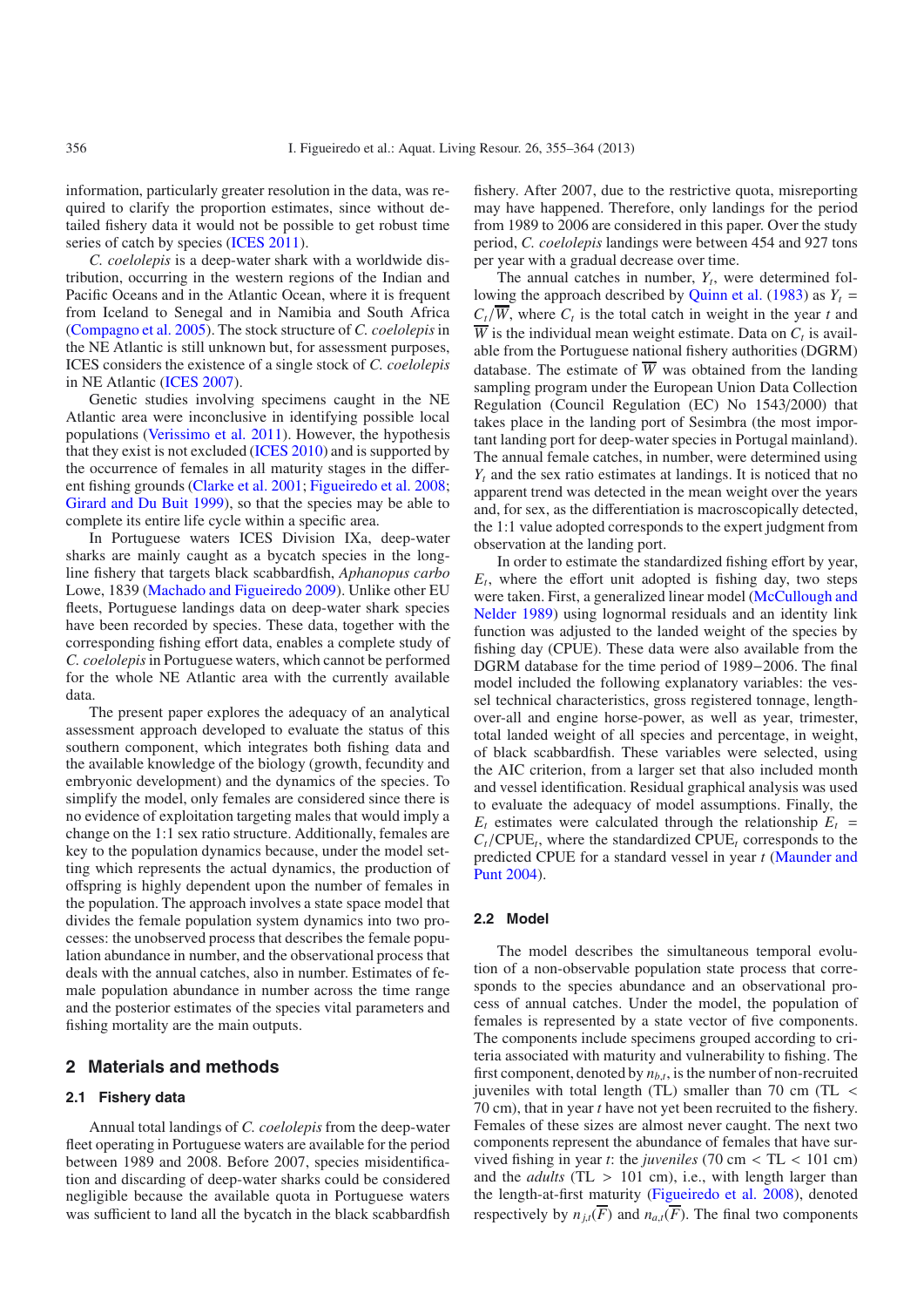represent the number of juvenile and adult females fished in year *t* and are denoted by  $n_{it}(F)$  and  $n_{at}(F)$ , respectively.

The state vector,  $n_t$ , associated with the described population structure at year *t* is represented as  $n'_t$ population structure at year t is represented as  $\mathbf{n}'_t = (n_{b,t} n_{it}(\overline{F}) n_{a,t}(\overline{F}) n_{it}(F) n_{a,t}(F))$ . The population state pro- $(n_{b,t} \ n_{j,t}(\overline{F}) \ n_{a,t}(\overline{F}) \ n_{j,t}(F) \ n_{a,t}(F))$ . The population state process is stochastically derived from a deterministic general process whose annual evolution can be described by the relation  $\mathbf{n}_t = P^* \mathbf{n}_{t-1}$ , where  $P^*$  is a Lefkovitch projection matrix [\(Caswell 2001\)](#page-8-7).

For the stochastic model, it is assumed that females act identically and independently (IID hypothesis), and the annual evolution is formulated in terms of the conditional expected values of the state process which is assumed to be a first order Markov process:  $E[\mathbf{n}_t | \mathbf{n}_{t-1}] = P \mathbf{n}_{t-1}$ , where P describes the long term average effect of the stochastic process. The density dependency is not considered in the model because the information available does not provide ways to quantify its effect. Furthermore [Last and Stevens](#page-9-14) [\(2009](#page-9-14)) suggest that some shark species are less prone to inter-annual environmental effects than teleost stocks.

To model the complexity of the population dynamics, the overall state process is decomposed into several subprocesses linked with the species life cycle which are judged vital for the dynamics of the species: *survival to natural mortality*, *class transition*, *birth* and *survival to fishing*. These subprocesses are considered to happen consecutively in time, always in the same order, with each subprocess only depending on the one that has occurred immediately before. Fishing is the last subprocess, i.e., in each year, females are assumed to be fished after all the other subprocesses have taken place.

For the deterministic version, the decomposition into subprocesses is converted into the following for the projection matrix  $\mathbf{n}_t = F^*B^*C^*S^* \mathbf{n}_{t-1}$ , where the corresponding matrices *F*, *B*, *C* and *S* for the stochastic formulation represent the long term average effect of the subprocesses survival from fishing, birth, class transition and survival from natural mortality, respectively. Similarly,  $E[\mathbf{n}_t | \mathbf{n}_{t-1}] = FBCS \mathbf{n}_{t-1}$ .

Under the Markovian assumption, the process is completely defined if the state process distribution is known at a certain time *t* conditionally on the process at the previous time point:  $\mathbf{n}_t \stackrel{d}{=} H_t[\mathbf{n}_{t-1}]$ , which can be further decomposed accord-<br>ing to the various subprocess distributions as: ing to the various subprocess distributions as:

$$
\mathbf{u}_{t}^{S} \stackrel{d}{=} \mathbf{H}_{t}^{S} [\mathbf{n}_{t-1}] \quad \mathbf{u}_{t}^{C} \stackrel{d}{=} \mathbf{H}_{t}^{C} [\mathbf{u}_{t}^{S}]
$$

$$
\mathbf{u}_{t}^{B} \stackrel{d}{=} \mathbf{H}_{t}^{B} [\mathbf{u}_{t}^{C}] \quad \mathbf{n}_{t} = \mathbf{u}_{t}^{F} \stackrel{d}{=} \mathbf{H}_{t}^{F} [\mathbf{u}_{t}^{B}],
$$

where, for each time  $t = 1, \ldots, T - 1$ ,  $\mathbf{u}_t^S$ ,  $\mathbf{u}_t^C$ ,  $\mathbf{u}_t^B$  and  $\mathbf{u}_t^F$  represents the state vector after each of the subprocesses mentioned sents the state vector after each of the subprocesses mentioned before.

Due to the IID hypothesis, binomial models are assumed for the distributions of all the subprocesses changing components. For the first subprocess, the probability of surviving natural mortality, represented by  $\phi_s$  is assumed to be equal for the three components. Therefore,

$$
\mathbf{u}_{t}^{S} \sim \mathbf{H}_{t}^{S}(\mathbf{n}_{t-1}) : \begin{pmatrix} u_{b,t}^{S} \sim \text{Bi}(n_{b,t-1}, \phi_{S}) \\ u_{j,t}^{S} \sim \text{Bi}(n_{j,t-1}(\overline{F}), \phi_{S}) \\ u_{a,t}^{S} \sim \text{Bi}(n_{a,t-1}(\overline{F}), \phi_{S}) \end{pmatrix} .
$$
 (1)

For the subprocess of class transition,  $C<sub>b</sub>$  represents the probability that a non recruited juvenile transits to the juvenile stage and, similarly,  $C_i$  represents the probability that a juvenile transits to the adult stage. After the class transition subprocess takes place, the population vector is represented as

$$
\mathbf{u}_{t}^{C} \sim \mathbf{H}_{t}^{C} \left( \mathbf{u}_{t}^{S} \right):
$$
\n
$$
\begin{cases}\n u_{b,t}^{C} \sim \text{Bi} \left( u_{b,t}^{S}, 1 - C_{b} \right) \\
u_{j,t}^{C} = Y[u_{j,t}^{S}] + \left( u_{b,t}^{S} - u_{b,t}^{C} \right), \text{ with } Y[u_{j,t}^{S}] \sim \text{Bi} \left( u_{j,t}^{S}, 1 - C_{j} \right) \\
u_{a,t}^{C} = u_{a,t}^{S} + \left( u_{j,t}^{S} - Y \left[ u_{j,t}^{S} \right] \right)\n\end{cases} \tag{2}
$$

In the birth subprocess, the binomial distribution for the number of newly born female offspring that survive has parameters  $(fu_{a,t}^C, p_B)$ , where *f* is the maximum number of embryos from<br>one litter  $u^C$  is the number of adult females at year *t* and no one litter,  $u_{a,t}^C$  is the number of adult females at year *t* and  $p_B$ <br>is the probability that an embryo produces a surviving female is the probability that an embryo produces a surviving female during a one-year period. The population vector after the birth subprocess can be represented as:

$$
\mathbf{u}_t^B \sim \mathbf{H}_t^B \left( \mathbf{u}_t^C \right) : \n\begin{pmatrix} u_{b,t}^B = u_{b,t}^C + X \left[ u_{a,t}^C \right], & \text{with } X[u_{a,t}^C] \sim \text{Bi} \left( fu_{a,t}^C, p_B \right) \\ u_{j,t}^B = u_{j,t}^C \\ u_{a,t}^B = u_{a,t}^C \end{pmatrix} .
$$
\n(3)

For the fishing subprocess, the distributions of the number of survivors from fishing of either juveniles or adults are assumed to be binomial. In the expression below for the population vector after this subprocess takes place,  $\phi_{jt}$  and  $\phi_{at}$  represent the respective probabilities of a juvenile and an adult being fished in year *t*,

$$
\mathbf{n}_{t} = \mathbf{u}_{t}^{F} \sim \mathbf{H}_{t}^{F}(\mathbf{u}_{t}^{B}) : \begin{pmatrix} n_{b,t} & = u_{b,t}^{B} \\ n_{j,t}(\overline{F}) \sim \text{Bi}(u_{j,t}^{B}, 1 - \phi_{jt}) \\ n_{a,t}(\overline{F}) \sim \text{Bi}(u_{a,t}^{B}, 1 - \phi_{at}) \\ n_{j,t}(F) = u_{j,t}^{B} - n_{j,t}(\overline{F}) \\ n_{a,t}(F) = u_{a,t}^{B} - n_{a,t}(\overline{F}) \end{pmatrix} .
$$
 (4)

The observational process is a stochastic function of the unknown states and its complete realization can be represented as  $\{y_t, t = 0, 1, \ldots, T\}$ , where  $y_t$  corresponds to the total number of fished specimens at year *t*, which are assumed to be observed with error. For the present purposes, a symmetric error model with constant coefficient of variation was adopted for the estimates of catches. A normal distribution with the conditional mean  $E[y_t|\mathbf{n}_t] = n_{i,t}(F) + n_{a,t}(F)$  and standard deviation proportional to the mean is admitted:

$$
y_t | \mathbf{n}_t \sim \mathcal{N}\left(n_{j,t}(F) + n_{a,t}(F), \psi^2(n_{j,t}(F) + n_{a,t}(F))\right).
$$
 (5)

A non-informative gamma distribution was chosen for the  $\psi$ prior distribution, which is a common choice for these dispersion parameters, see [Lunn et al.](#page-9-15) [\(2012](#page-9-15)) for example.

Finally, the state space model representing the simultaneous evolution of the state and observational processes is described by the following set of probability density functions:

$$
g_0(\mathbf{n}_0; \Theta), \qquad g_t(\mathbf{n}_t | \mathbf{n}_{t-1}; \Theta); \qquad f_t(y_t | \mathbf{n}_t; \Theta),
$$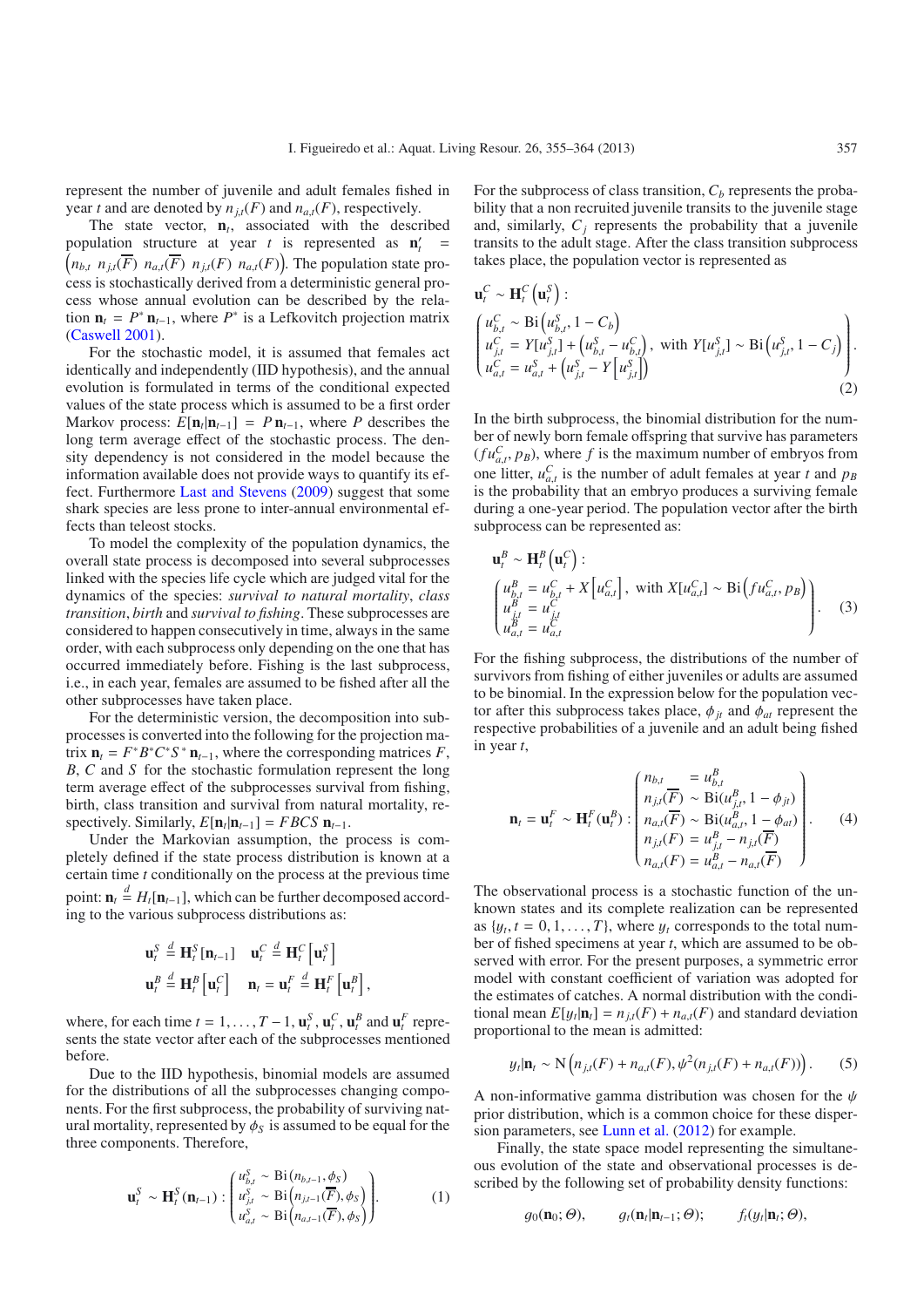<span id="page-3-0"></span>

| Parameter   | <b>Subprocess</b> | Prior dist.                 | <b>Description</b>                                                                                                                                                                                                                                                                                                                                                                                                                                                                                                                                                                                                                                                                                                                                      |
|-------------|-------------------|-----------------------------|---------------------------------------------------------------------------------------------------------------------------------------------------------------------------------------------------------------------------------------------------------------------------------------------------------------------------------------------------------------------------------------------------------------------------------------------------------------------------------------------------------------------------------------------------------------------------------------------------------------------------------------------------------------------------------------------------------------------------------------------------------|
| $\phi_S$    | Surviving         | Beta                        | Probability of surviving natural mortality.<br>Expected value is $E[\phi_S] = e^{-M}$ , assuming<br>an exponential model for the individual lifetime.<br>The annual natural mortality rate, $M$ , is set equal<br>for all the population stages and estimated by<br>$M = -\ln(p)/Age_{Max}$ (Hewitt and Hoenig 2005),<br>where $Age_{Max}$ is the maximum age attained by the species<br>and $p$ is the proportion of the unfished population that<br>reaches that age. $Age_{Max} = 70$ years, equal to the<br>estimate for <i>C. squamosus</i> (Clarke et al. 2002), and<br>$p = 0.01$ (value commonly adopted for long-lived species).                                                                                                               |
| $C_b$       | Class transition  | Beta                        | Probability that a non recruited juvenile transits to<br>the juvenile stage (see Appendix A1).                                                                                                                                                                                                                                                                                                                                                                                                                                                                                                                                                                                                                                                          |
| $C_i$       | Class transition  | Beta                        | Probability that a juvenile transits to the adult<br>stage (see Appendix A2).                                                                                                                                                                                                                                                                                                                                                                                                                                                                                                                                                                                                                                                                           |
| $p_B$       | <b>Birth</b>      | Beta                        | Probability that an embryo produces a surviving juvenile female of<br>$TL < 70$ cm (see Appendix A3).                                                                                                                                                                                                                                                                                                                                                                                                                                                                                                                                                                                                                                                   |
| $\phi_{jt}$ | Fishing           | Derived from<br>a lognormal | Probability that a juvenile does not survive fishing.<br>Based on a full recruitment model, $\phi_{jt} = 1 - e^{-F_{jt}} =$<br>$= 1 - e^{-q_j E_t}$ , relates the annual fishing mortality rate<br>for juveniles, $F_{it}$ , with the catchability, $q_i$ , and<br>the annual standardized fishing effort, $E_t$ .<br>Insufficient knowledge on the fishery leads us to admit a<br>vague lognormal as the prior distributions for $q_i$ .<br>A crude estimate of its expected value was calculated<br>using successively a Beverton and Holt (1957) model,<br>to obtain a guesstimate of the annual mortality rate $Z$ ,<br>and then the relations $F = Z - M_{bja}$ and $E[q_j] = -F \overline{E}$ ,<br>where $\overline{E}$ is the effort mean value. |
| $\phi_{at}$ | Fishing           | Derived from<br>a lognormal | Probability that a adult does not survive fishing.<br>The above procedure was used.                                                                                                                                                                                                                                                                                                                                                                                                                                                                                                                                                                                                                                                                     |

with parameters  $\Theta = (\phi_S, C_b, C_j, p_B, \phi_j, \phi_a, \psi)$  and

$$
g_t(\mathbf{n}_t|\mathbf{n}_{t-1};\Theta) = \int_{\mathbf{u}_t^F} \int_{\mathbf{u}_t^B} \int_{\mathbf{u}_t^C} \int_{\mathbf{u}_t^S} g^S(\mathbf{u}_t^S|\mathbf{n}_{t-1};\Theta) g^C(\mathbf{u}_t^C|\mathbf{u}_t^S;\Theta) g^B
$$

$$
\times (\mathbf{u}_t^B|\mathbf{u}_t^C;\Theta) g^F(\mathbf{n}_t|\mathbf{u}_t^B;\Theta) d\mathbf{u}_t^T d\mathbf{u}_t^S d\mathbf{u}_t^T d\mathbf{u}_t^B.
$$

The estimation of the parameters and states is done within the Bayesian paradigm, implying non-trivial integration of several probability density functions, accomplished through sequential Monte Carlo methodology. This methodology allows sampling from the desired posterior distributions by sampling values from other conveniently chosen distributions and then reweighing them properly. More specifically, we chose to perform sequential importance sampling with resampling and kernel smoothing, a technique developed for this kind of state space models, implementing the algorithm and the guidelines for its tuning proposed by [Liu and West](#page-9-17) [\(2001\)](#page-9-17).

#### **2.3 Model parameters and prior distributions**

The prior distributions for the parameters in the model were selected in a way that each of them incorporates as much information as is available for the species. A description of all the subprocess parameters is given in Table [1.](#page-3-0) The variances of all the beta distributions for the probability parameters were determined to be the maximum possible values that still allow proper distributions (area under the density curve equal to one). This procedure was adopted since the information on the variance of these parameters is scarce, and also because the use of a large variance can balance the unknown variation associated with environmental changes, which were not considered in the model due to the paucity of observational data.

To initialize the process, the number of females fished in the first observed year,  $y_0$ , was used. Because the youngest juveniles are never fished,  $y_0$  was set equal to the sum of the total number of fishable juveniles,  $N_{j0}$ , plus the total number of adults,  $N_{a0}$ , weighted by the corresponding fishing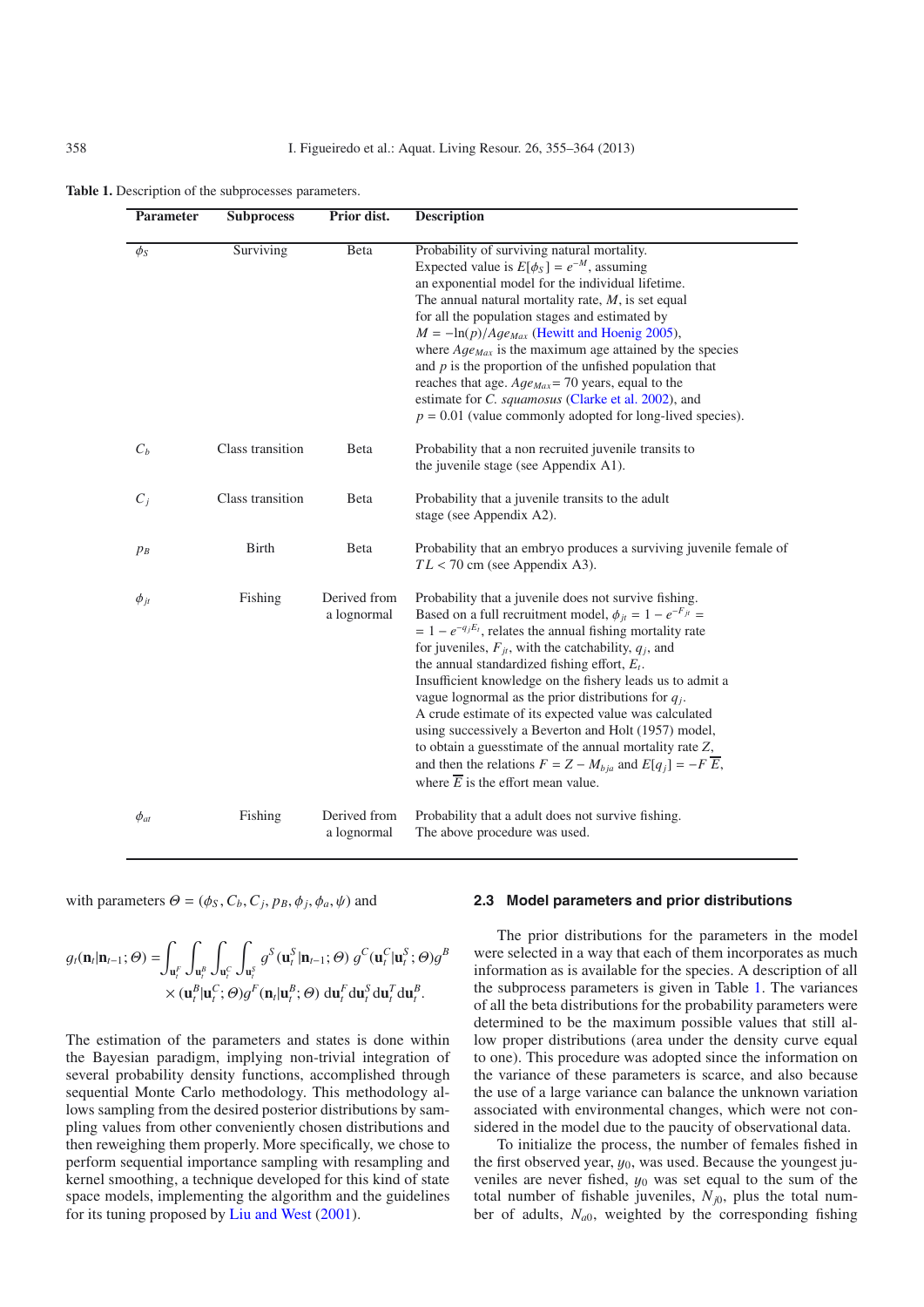probabilities at the year 0,  $N_{a0} \times \phi_{a0} + N_{j0} \times \phi_{j0} = y_0$ . If  $p_a$ ,  $p_i$  and  $p_{nr}$  designate the fraction of adults, fishable, and non-fishable juveniles in the population respectively, the initial population dimension can be calculated by  $N_0 = y_0/(p_a \phi_{a0} + p_a)$  $p_j \phi_{j0}$ ) and  $\mathbf{n}_0 = N_0(p_{nr}, (1 - \phi_{j0})p_j, (1 - \phi_{a0})p_a, \phi_{j0}p_j, \phi_{a0}p_a)$ .<br>Reta distributions were assumed for *p<sub>i</sub>* and *p<sub>p</sub>*, whose expected Beta distributions were assumed for  $p_j$  and  $p_a$ , whose expected values were estimated according to the rationale adopted for the estimation of the probabilities of class transition.

To study the sensitivity of the model estimates to the prior distributions, three scenarios were considered. In the first scenario, informative priors based on the estimates referred to above were assumed for all the parameters. In the second scenario, all the parameters' prior distributions were noninformative. The third scenario was similar to the second except for the  $p_B$ , whose distribution was the same as in the first scenario.

The catch estimates for the year *t*,  $\widehat{Y}_t$ , correspond to the median of the sums of the abundance estimates of the state process vector components representing the juveniles and the adults fished in each iteration. The estimates of the abundance of specimens in the year *t* are derived in the same way but considering all the population vector components, while the estimate of non-fished specimen abundance in the year *t* is restricted to the juveniles not yet recruited as well as juveniles and adults that have survived to fishing in that year.

The comparison between the results for the three scenarios was completed using the expected deviance and also by visual inspection of the credible intervals. Contrarily to the confidence intervals, the latter are intervals in the domain of the posterior probability distribution.

### **3 Results**

The application of the model produces annual estimates (posterior medians) for the five components of the state process vector, as well as the posterior distributions for all the parameters involved. To implement the estimation algorithm, 250 000 initial particles were used as well as a smoothing pa-rameter [\(Liu and West 2001](#page-9-17)) of  $0.6$  ( $0 =$  maximal smoothing; 1 = no smoothing). The Monte Carlo error was evaluated by averaging the coefficient of variation for all the parameter mean estimates, based on five runs, given a value of 6.1%.

The annual catch estimates derived from the model using informative priors for the parameters and the corresponding observed values showed the best adjustment (expected deviance of 337.1). The ranges of the 95% credible intervals were relatively narrow for all the years included in the model (Fig. [1,](#page-4-0) upper panel). The results obtained for the second scenario, where only vague priors were considered, present the worst adjustment (expected deviance of 344.5) and the respective 95% credible intervals (Fig. [1,](#page-4-0) middle) were the widest, as a result of all the uncertainty admitted for the biological parameters. For the third scenario the expected deviance was 343.4, corresponding to an intermediate adjustment in between the other two scenarios. This was further supported by credible intervals narrower than in the second scenario but larger than in the first (Fig. [1,](#page-4-0) lower panel).

Figure [2](#page-4-1) presents the estimates of the annual total abundance for each scenario. In the two cases where informative



<span id="page-4-0"></span>**Fig. 1.** Observed female *C. coelolepis* catches in number (points) – in  $10<sup>4</sup>$ . Estimated catches (solid line) and respective 95% credible intervals (dashed lines), for the first scenario (top), second scenario (middle) and third scenario (bottom).

<span id="page-4-1"></span>

**Fig. 2.** Estimates of the annual total abundance (in  $10<sup>7</sup>$ ) for each of the three scenarios and their respective 95% credible intervals (doted lines).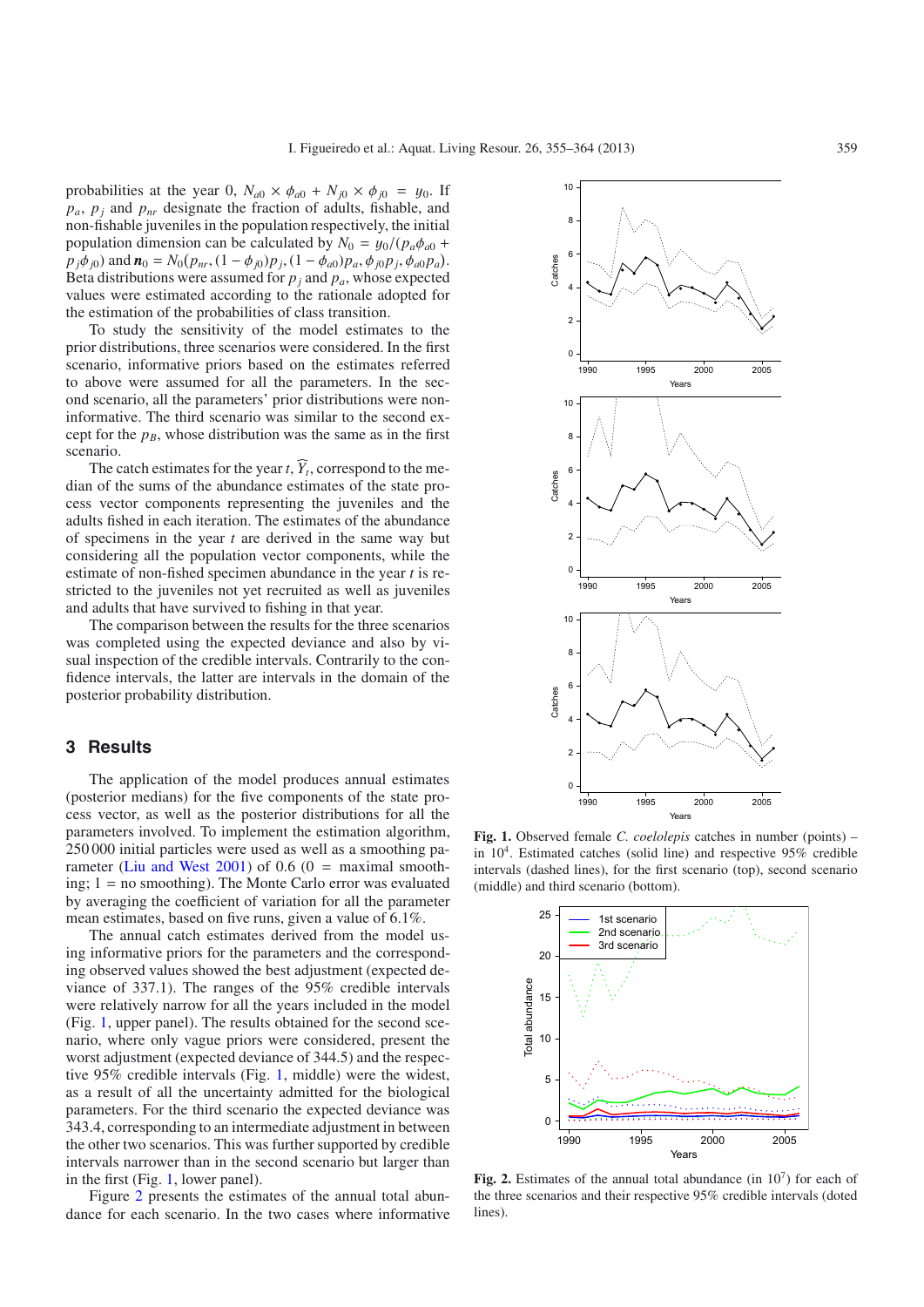

<span id="page-5-0"></span>**Fig. 3.** Population abundance estimates (upper row) and estimated catch (lower row) in numbers (10<sup>4</sup>) for non-recruited juveniles (left), recruited juveniles (middle) and adults (right), for the first scenario, and their respective 95% credible intervals (doted lines).

distributions were used, the abundance did not have a significant trend, but for the scenario where all the parameter prior distributions were vague, there was an increasing trend. Also in this case, the abundance estimates were almost three times higher than those in the other two scenarios, which were similar among themselves.

The results for the scenario using informative priors showed that in more recent years the estimated population abundance of both recruited juveniles and adults (non-fished components in the state vector) were stable (Fig. [3,](#page-5-0) upper row), while the catch of these two life stages (fished components in the state vector) decreased (Fig. [3,](#page-5-0) lower row).

The posterior distributions of the parameters differed considerably between the three scenarios. Between the first and second scenarios the major differences were associated with  $p_B$  (Fig. [4,](#page-6-0) right column) and class transition probability  $C_b$  (Fig. [5,](#page-6-1) left column), as can be seen when comparing their posterior distributions obtained for these scenarios. Although on a smaller scale, similar differences could also be noted for class transition probability  $C_i$  (Fig. [5,](#page-6-1) right column) and the surviving probability  $\phi_S$  (Fig. [4,](#page-6-0) left column). Between the second and third scenarios, the parameters  $C_b$ ,  $C_i$ and  $\phi_S$  have similar behaviour. Though their prior distributions in both scenarios are vague the posterior distributions for the third scenario approached the posterior distributions of the first scenario, where full information was given. Unsurprisingly, for the parameter  $p_B$ , the differences between the two scenarios are of the same order as those referred to in the preceding paragraph. The catchability parameters  $q_i$  and  $q_a$ have similar posterior behaviours, only presented for the latter, in Figure [6.](#page-7-0) The two last scenarios show almost identical posterior distributions, quite different from the posterior distribution of the first scenario which, on the other hand, closely follows the prior distribution for this scenario.

## **4 Discussion**

Compared with other commonly used deterministic abundance dynamic models, the approach applied in this paper has important advantages. Firstly, it combines within the same model the usual fishery data used in stock assessment models, but possibly observed with error, with information on crucial processes of the species life cycle and its reproductive potential, which are key factors for k-strategists. Moreover, the flexible way in which these processes may be included in the model enables an easy analysis of the links between different biological life settings and abundance trends. Furthermore, it has the merit of being applicable in situations where the observational data are imprecise or where knowledge about the life process parameters is poor. In the former case, large errors can be assigned to the observational process data and, in the latter case, flattened prior distributions can be chosen for the parameters. Secondly, in addition to providing abundance estimates and their respective credible intervals, this approach produces updated estimates of the parameters of the biological life cycle that can be compared with the prior knowledge. Finally, though the problem was not addressed in this paper, this approach can easily accommodate simulation-based short and medium term forecasts of the abundance beyond the observed time interval, allowing for examination of the consequences of alternative harvest policies.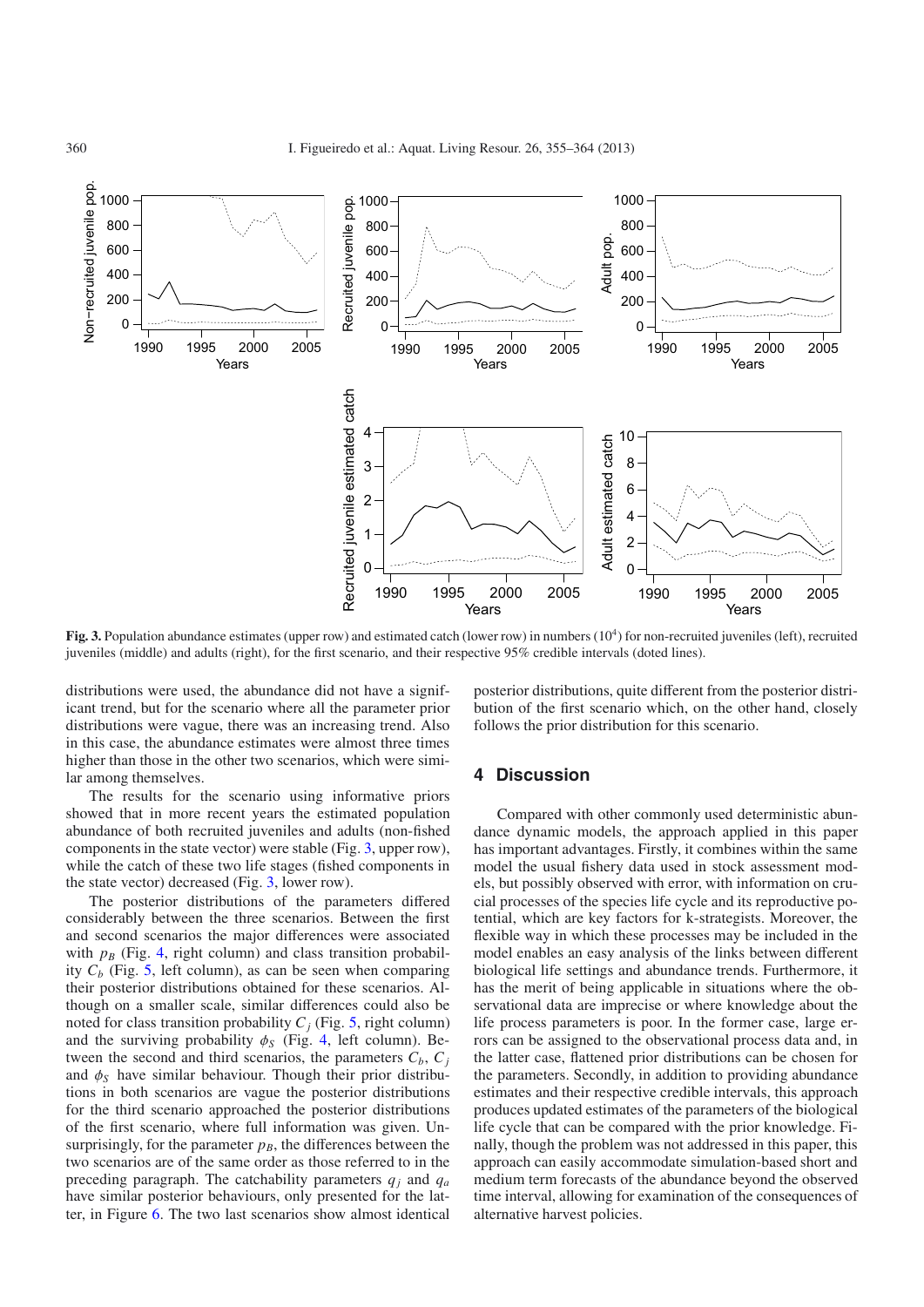

<span id="page-6-0"></span>**Fig. 4.** Prior (solid line) and posterior (histogram) distributions of the probability of surviving  $\phi_s$  (left) and of the probability that an embryo produces a surviving female  $p_B$  (right) for the first (upper), second (middle) and third (lower) scenarios.

Though the three scenarios analysed produced good adjustments between the observed and estimated annual catches, the best results were obtained using informative prior distributions for the biological parameters (first scenario). The second scenario, where only non-informative priors were used, produced the worst adjustment, and the third scenario, where an informative prior was adopted exclusively for  $p_B$ , presented an intermediate adjustment. It is also worth noting that the more precise information introduced in the first scenario has the effect of considerably narrowing the 95% credible intervals of the annual catches that were quite wide in the other two scenarios. In spite of that, for all three cases, the credible intervals are wider at the beginning of the time period than at the end, reflecting a high uncertainty of the fishery information and a low impact of the prior updating process in the early years.

Results obtained for the posterior distributions of the three scenarios also highlight the importance of knowledge of the biology of the species, particularly its reproductive potential and growth, as well as its integration in the model through the parameters  $p_B$ ,  $C_b$ , and  $C_i$ . In the two scenarios where  $p_B$  had the same informative prior, the posterior distributions agreed with it and were quite skewed to the left, highlighting the low productivity of the species. This is associated with a low potential fecundity, also reported for this species in other geographical areas [\(Clarke et al. 2001](#page-8-4); [Daley et al. 2002](#page-8-9); [Girard and Du Buit](#page-8-6) [1999;](#page-8-6) [Yano and Tanaka 1988\)](#page-9-18), and with a long gestation time. The value adopted for the latter was a rough estimate (see Appendix A3), but similar gestation times are reported in the



<span id="page-6-1"></span>**Fig. 5.** Prior (solid line) and posterior (histogram) distributions of the probabilities that a non recruited individual transits to the juvenile stage  $C_b$  (left) and that a juvenile transits to the adult stage  $C_i$  (right) for the first (upper), second (middle) and third (lower) scenarios.

information available about other sharks [\(Braccini et al. 2006](#page-8-10); [McLaughlin and Morrissey 2005](#page-9-19)). Therefore, the adoption of a low potential fecundity in the prior seems to be the most important option, taking into account that it determines a long population generation time, which is universally accepted for the deep-water sharks [\(Simpfendorfer and Kyne 2009](#page-9-1)).

In the second scenario, where no information was given, the overall picture changed completely. The posterior distribution of  $p_B$  was weakly updated by the data and, despite presenting a small hump at the values compatible with low productivity, high values still have a large probability, bringing its mean to approximately 0.43, a value very far from that considered for the mean of the informative prior  $(0.09)$ . Similar behaviour was found for the parameters  $C_b$  and  $C_j$  with posterior expected values equal to 0.71 and 0.69 respectively, much higher than the corresponding considered values for the informative prior distributions (0.53 and 0.25), indicating that, in the non-informative setting, the growth is faster than in the first and third scenarios. These results somewhat contradict the low growth rate accepted for the *C. coelolepis* [\(Moura 2011](#page-9-20)) and other related species [\(Clarke et al. 2002](#page-8-8); [Irvine et al. 2006\)](#page-9-21) which were confirmed by the expected values of the posterior distributions of these two parameters in the all-informative scenario (0.51 and 0.24). The posterior mean of the survival probability parameter varies in the opposite direction, in this case 0.75, a value considerably lower than the mean for the informative prior distribution (0.936). All of these results for the second scenario indicate that when no information is given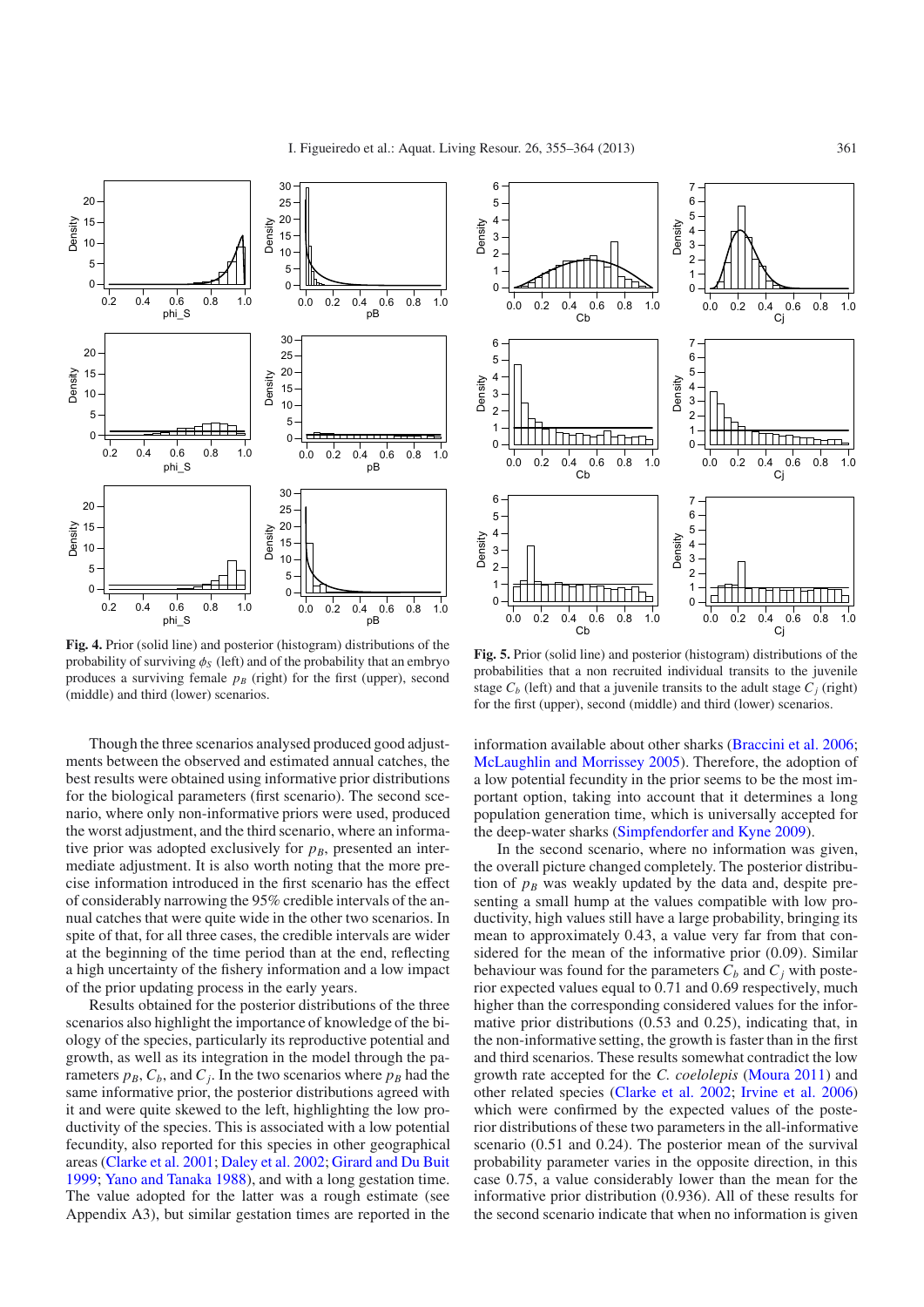<span id="page-7-0"></span>

**Fig. 6.** Prior (solid line) and posterior (histogram) distributions of the adult catchability parameter *qa* under the first (left), second (middle) and third (right) scenarios.

to the model, the available data is not enough to bring down the estimate of the parameter  $p_B$ , and all the estimates drive toward an equilibrium that would be suitable for a much more productive species with a faster growth rate, which implies a greater natural mortality. These are characteristics of shallower species that presents high abundance levels and, indeed, it was what was found in this case for the total abundance estimates of the *C. coelolepis*. This second scenario placed the population abundance at a much higher level than the other two (that were quite close to each other), though in the third scenario precise information was only given on the parameter  $p_B$ . In this case, it is sufficient to give information on only this parameter to get the model to reach an equilibrium close to the one of the first scenario (which is much more compatible with this deep-water species life history). The leading role of  $p_B$  is in agreement with the importance of the reproductive output in the elasmobranch dynamics, particularly in viviparous species.

Considering results connected with the juvenile and adult classes, it can be said that the impossibility of separating the observational data between these two classes has some setbacks. The information contained in the data restricted to the total catches was insufficient to update the distributions of the parameters related to these two classes, specifically the prior distributions for the catchability parameters, whose function is to measure the interaction between the resource and the fishing effort [\(Gulland 1983\)](#page-8-11). This can also be a consequence of the use of the simplest catchability model derived from the Baranov catch equation which may not accurately reflect the relationship between fishing mortality and effort. Additionally, it is known that anthropogenic, environmental, biological, and management processes may drive changes in catchability over time [\(Hannesson 1983](#page-8-12); [Robins et al. 1998](#page-9-22); [Skjold et al. 1996](#page-9-23)). This temporal variability was not considered in the present approach since there were no signs of change on the fishing regime and no new management measures were adopted.

The estimated abundance trends for both juveniles and adults in recent years contrasts with the decrease in the estimated catch-in-number of these stages. These trends may simply reflect the response of the population to the decline of the fishing effort lately, which may be a consequence of the restrictions on the fishing activity adopted by the European Commission (EC) specifically for the deep-water sharks. In 2005 the EC introduced an emergency temporary ban on all gillnet fishing at depths bellow 200 m in ICES

Divisions VI and VIIb-k and Subarea XII east of 27◦W (EC Regulation No. 51/2005). The EC management measures were later revised and, since 2006, include a permanent ban on all deep-water gillnet fisheries at depths bellow 600 m, effectively closing fisheries for deep-water sharks, mainly *C. coelolepis* and *C. squamosus*) (EC Regulation No. 41/2006). Since 2009, the EU total allowable catch for most deep-water shark species has been set to zero (EC 1359/2008 and EC 1225/2010).

The results of the present application of a Bayesian state space model suggest the following conclusions: taking into account the main biological drivers together with the fishing information in the same model provides a coherent picture linking the *C. coelolepis* population abundance trends off mainland Portugal with the species' life history parameter estimates. Although the available information on the fishery was scarce and did not include separated catch data for juvenile and adults, the model was capable of estimating the abundances of these life stages. This result is particularly interesting since the abundance estimates based on standardized CPUE do not offer any information on this. Finally, it is also important to point out that the abundance trajectory of these life stages is in line with the overall abundance trend already presented in the beginning of this section, supporting the conclusion that this particular *C. coelolepis* population does not seem to have been greatly affected by the fishery. Furthermore, this model is flexible enough to be applied, with some fine-tuning, to the estimation of the abundance trends in other populations, provided that there is some information on the life cycle history of the species under analysis.

### **Appendix A1**

The prior distribution for the probability of class transition  $C_b$  is assumed to be a beta distribution, with parameters determined in accordance with knowledge on species growth.

The expected value  $E[C_b]$  was calculated according to the following steps: First, the range of length classes within which non recruited juveniles are likely to transit to the juvenile group in one year was calculated and, second, the probability that a specimen belongs to that range of lengths was also calculated.

For the first step, species growth was assumed to follow a Von Bertalanffy model [\(Cailliet et al. 2006](#page-8-13)). The parameters of the model were determined by [Moura](#page-9-20)  $(2011)$  as  $k = 0.007$  and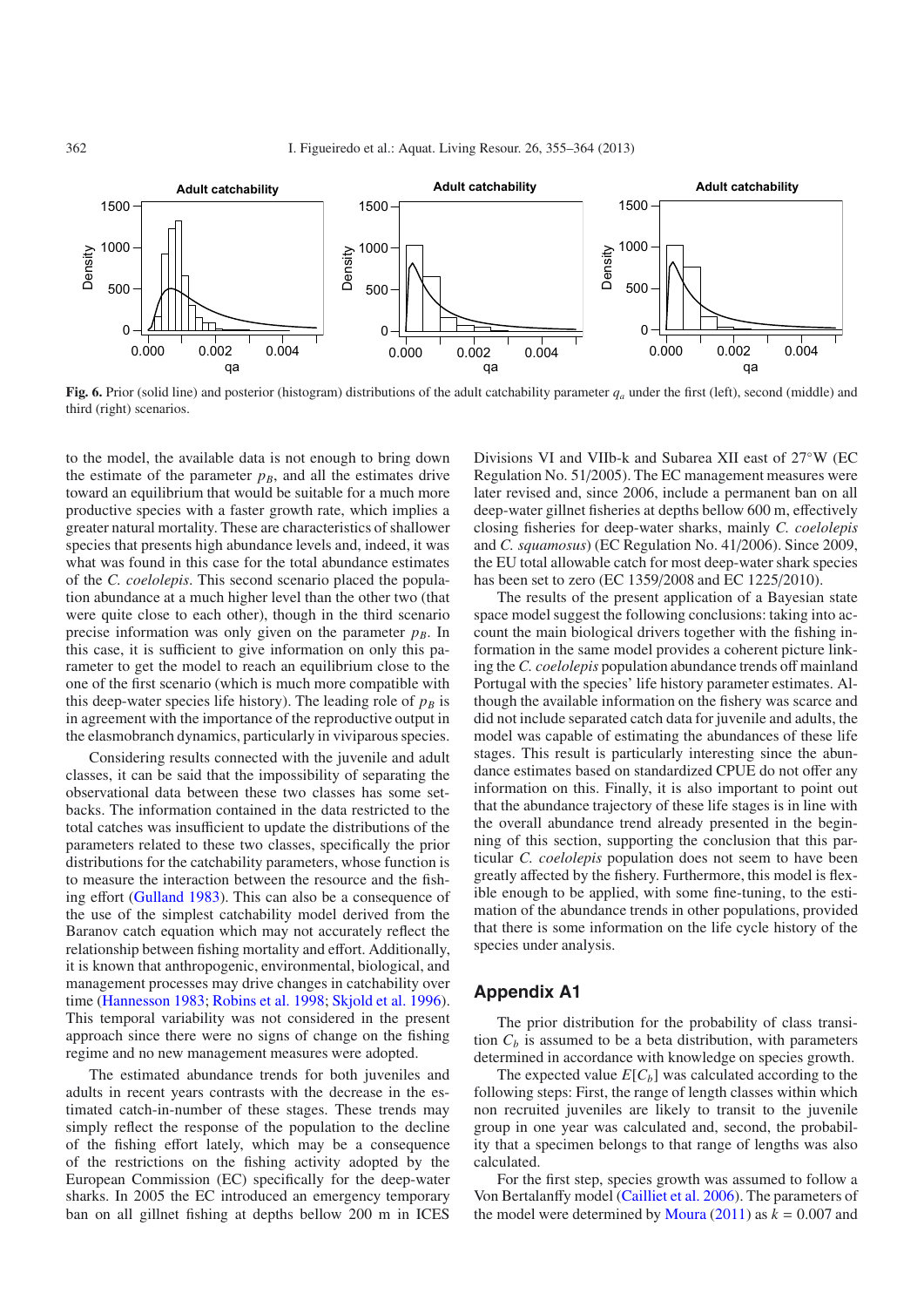$L_{\infty}$  = 128.4 cm, which was calculated based on the assumption that the maximum observed length, 122 cm, corresponds to 95% of *L*∞.

During one year, the expected change in specimens belonging to a 1-cm length class centered on *l* is given by  $(L_{\infty} - l)(1 - e^{-k})$ , [Quinn et al.](#page-9-11) [\(1983\)](#page-9-11). Based on this, non recruited juveniles with sizes included in the length interval [65 cm, 70 cm[ are likely to grow and transit to the juvenile group.

The second step included the determination of the probability of a non recruited juvenile to belong to the length interval [65 cm, 70 cm[. This probability was calculated based on the female length distribution of the Portuguese dogfish determined by adjusting a normal model to survey data available on [Clarke et al.](#page-8-14) [\(2005](#page-8-14)). The obtained value of 0.53 was considered to be the expected probability of class transition  $C_b$ .

### **Appendix A2**

For the prior distribution for the probability of class transition  $C_j$ , the expected value is  $E[C_j]$  and is determined using the same procedure used for  $E[C_b]$ . In this case, specimens belonging to the juvenile fishable stage with sizes included in the length interval [98 cm, 101 cm[ are expected to transit to the adult group. The expected probability of class transition of *Cj* was estimated as 0.25.

#### **Appendix A3**

The probability that an embryo produces a surviving female in one year follows a beta distribution. The expected value of this distribution was calculated as  $E[p_B] = \overline{F}/f$ , where  $\overline{F}$  is the mean number of the annual newborn females that have survived from each pregnant female and *f* is the maximum of the uterine fecundity (number of embryos per pregnant female). Estimates of the above reproductive parameters are based on knowledge of the species fecundity and on the fact that the average number of embryos in the uterus does not change with the size of female, ovulation is synchronous, and embryos from one litter are of the same age.

The mean of uterine fecundity,  $\overline{F}$  and its standard deviation was calculated as  $11.3 \pm 3.9$  embryos per pregnant female, the sex ratio at birth was 1:1, and the proportion of pregnant females among mature females (i.e. females capable of reproducing) in each year is 0.54 [\(Figueiredo et al. 2008](#page-8-5)).

From these values, the maximum uterine fecundity was determined as  $f = 15 \approx 11.31 + 3.93$ , and the annual average number of surviving newborn females per each adult female was,  $1.4 \approx 11.31 \times 0.5 \times 0.54/2.17$ , where 2.17 years ~ 26 months is the average duration of the embryonic development. As  $1.4 = 15E[p_B]$ , the estimated value of  $E[p_B]$  is 0.0935.

*Acknowledgements.* This work was financed by EU Funds with in the scope of FP7-DEEPFISHMAN project, management and monitoring of deep-sea fisheries and stocks, Grant agreement no. 227390, the DCF – European Commission Fisheries Data Collection Framework and by the National Funds through FCT – Fundação para a Ciência e a Tecnologia – in the scope of project PEst-OE/MAT/UI0006/2011. We thank Joanne Haderer and Tom Blasdale for helping with the English writing. We thank Pascal Lorance and the anonymous referees for the useful suggestions and comments that helped us to very much improve the quality of the manuscript.

### **References**

- <span id="page-8-10"></span>Braccini J.M., Gillanders B.M., Walker T.I., 2006, Determining reproductive parameters for population assessments of chondrichthyan species with asynchronous ovulation and parturition: piked spurdog (*Squalus megalops*) as a case study. Mar. Freshw. Res. 57, 105–119.
- <span id="page-8-13"></span>Cailliet G.M., Smith W.D., Mollet H.F., Goldman K.J., 2006, Age and growth studies of chondrichthyan fishes: the need for consistency in terminology, verification, validation, and growth function fitting. Environ. Biol. Fishes 77, 211–228.
- <span id="page-8-2"></span>Camhi M., Fowler S.L., Musick J.A., Brautigam A., Fordham S.V., 1998, Sharks and their relatives, ecology and conservation. Occasional paper IUCN, Species Survival Commission. Techn. Rep. 20.
- <span id="page-8-7"></span>Caswell H., 2001, Matrix population models: construction, analysis, and interpretation - 2nd edn. Sinauer Associates, Sunderland.
- <span id="page-8-14"></span>Clarke M.W., Borges L., Officer R.A., 2005, Comparisons of trawl and longline catches of deepwater elasmobranchs west and north of Ireland. J. Northw. Atl. Fish. Sci. 35, 429–442.
- <span id="page-8-4"></span>Clarke M.W., Connolly P.L., Bracken J.J., 2001, Aspects of reproduction of the deep-water sharks *Centroscymnus coelolepis* and *Centrophorus squamosus* from west of Ireland and Scotland. J. Mar. Biol. Assoc. UK 81, 1019–1029.
- <span id="page-8-8"></span>Clarke M.W., Connolly P.L., Bracken J.J., 2002, Age estimation of the exploited deepwater shark *Centrophorus squamosus* from the continental slopes of the Rockall Trough and Porcupine Bank. J. Fish Biol. 60, 501–514.
- <span id="page-8-3"></span>Compagno L.J.V., Dando M., Fowler S., 2005, Sharks of the World. Princeton Field Guides, Princeton University Press.
- <span id="page-8-9"></span>Daley R.K., Stevens J.D., Graham K.J., 2002, Catch analysis and productivity of the deepwater dogfish resource in southern Australia. FRDC project 1998/108, Technical report, CSIRO Marine Research, Fisheries Research and Development Corporation and NSW Fisheries.
- <span id="page-8-0"></span>Figueiredo I., Bordalo-Machado P., Gordo L., Moura T., 2005, An overview of elasmobranch NEI landings from the north-east Atlantic in the period 1973-2003. Working Doc. ICES WGEF.
- <span id="page-8-5"></span>Figueiredo I., Moura T., Neves A., Gordo L., 2008, Reproductive strategy of leafscale gulpershark, *Centrophorus squamosus*, and Portuguese dogfish, *Centroscymnus coelolepis*, on the Portuguese continental slope. J. Fish. Biol. 73, 206–225.
- <span id="page-8-6"></span>Girard M., Du Buit M.H., 1999, Reproductive biology of two deepwater sharks from the British Isles, *Centroscymnus coelolepis* and *Centrophorus squamosus* (Chondrichthyes: Squalidae). J. Mar. Biol. Assoc. UK 79, 923–931.
- <span id="page-8-11"></span>Gulland J.A., 1983, Fish stock assessment. A manual for basic methods. John Wiley & Sons.
- <span id="page-8-12"></span>Hannesson R., 1983, Bioeconomic production function in fisheries: theoretical and empirical analysis. Can. J. Fish. Aquat. Sci. 40, 968–982.
- <span id="page-8-1"></span>Hareide N.R., Rihan D., Mulligan M., McMullen P., Garnes G., Clark M., Connolly P.L., Tyndall P., Misund R., Furevik D., Newton A., Høydal K., Blasdale T., Humborstad O.B., 2005, A preliminary investigation on shelf edge and deepwater fixed net fisheries to the west and north of Great Britain, Ireland, around Rockall and Hatton Bank. ICES CM Doc. 7, 1–11.